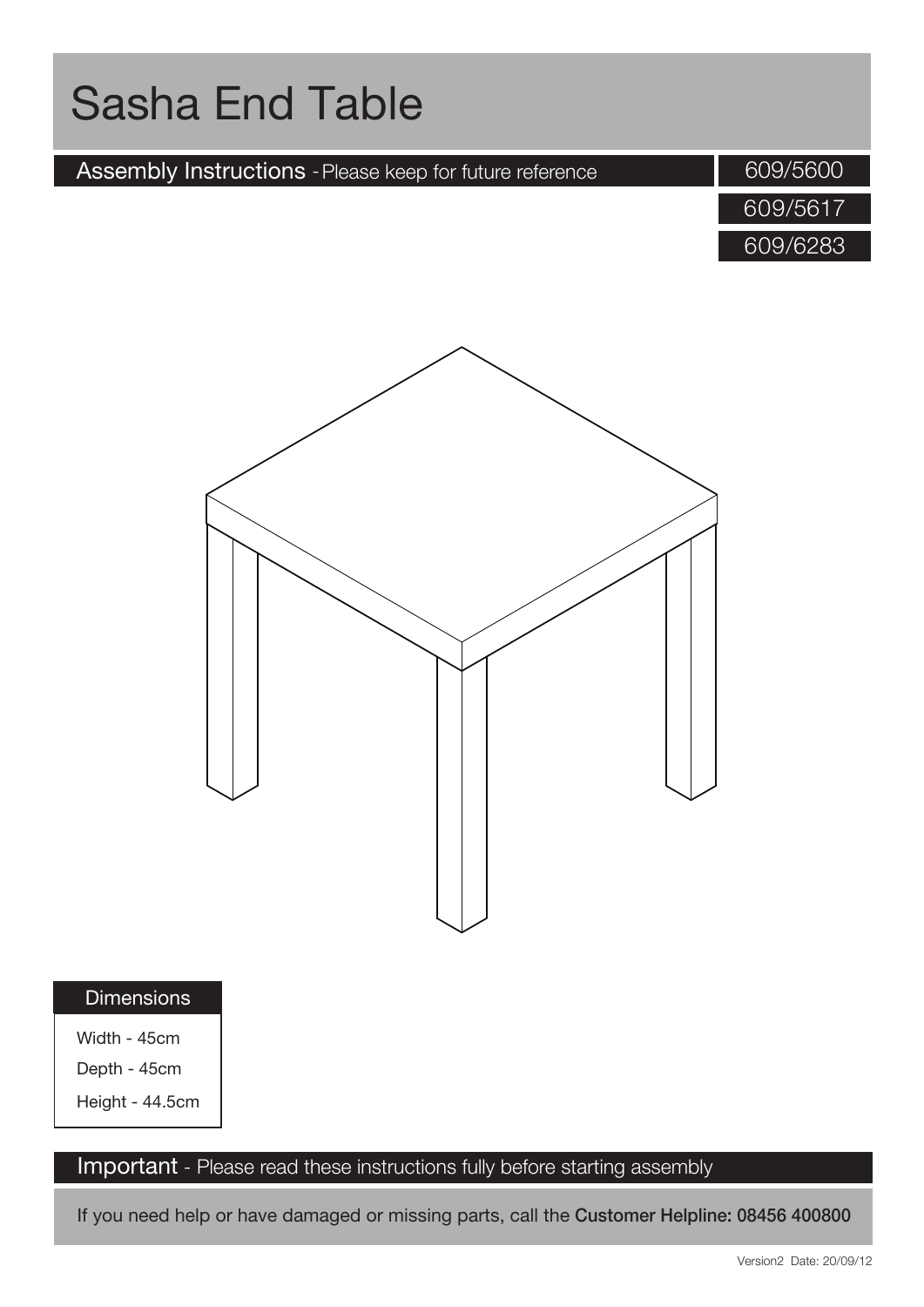

## Safety and Care Advice

### Important - Please read these instructions fully before starting assembly

- Check you have all the components on page 2.
- Remove all fittings from the plastic bags and separate them into their groups.
- Keep children and animals away from the work area, small parts could choke if swallowed.
- Make sure you have enough space to layout the parts before starting.
- Do not use this item if any components are missing or damaged.
- Do not stand on the product, this could cause damage.
- Assemble the item as close to its final position (in the same room) as possible.
- Assemble on a soft level surface to avoid damaging the unit or your floor.
- Parts of the assembly will be easier with 2 people.



• We do not recommend the use of power drill/drivers *for inserting screws,*

as this could damage the unit. Only use hand screwdrivers.

• Dispose of all packaging carefully and responsibly.

#### Care and maintenance

- Only clean using a damp cloth and mild detergent, do not use bleach or abrasive cleaners.
- From time to time check that there are no loose screws on this unit.
- This product should not be discarded with household waste. Take to your local authority waste disposal centre.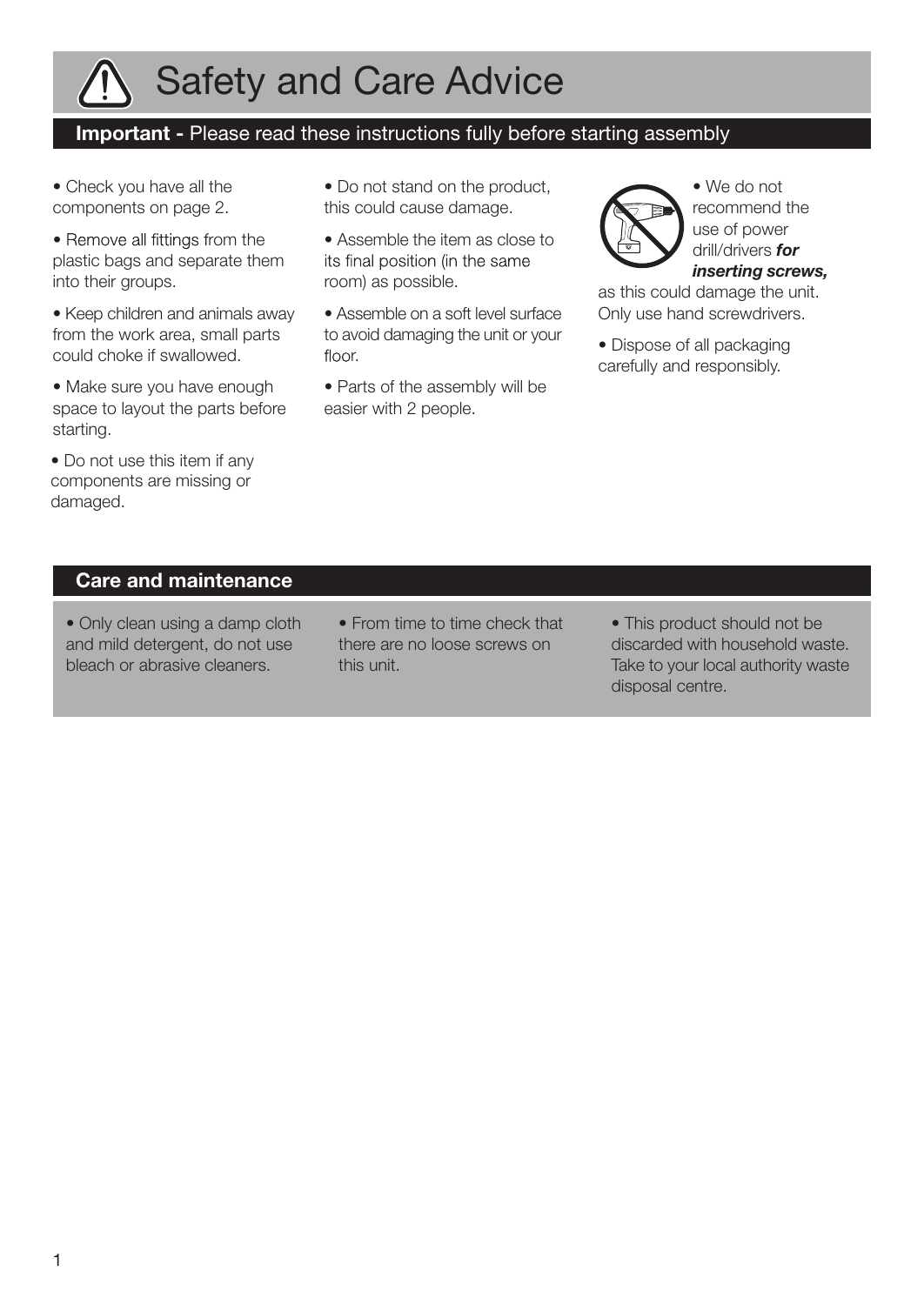### Components - Panels

If you have damaged or missing components, call the Customer Helpline: 08456 400800

Please check you have all the panels listed below

| $\circ$<br>$\circ$    |                                                     |
|-----------------------|-----------------------------------------------------|
|                       |                                                     |
|                       |                                                     |
|                       |                                                     |
|                       |                                                     |
| $\circ$<br>$\circ$    |                                                     |
| Table top (45 x 45cm) | $\log x 4 (40 x 4.5 cm)$<br>$\overline{\mathbf{2}}$ |

### Components - Fittings

### Please check you have all the fittings listed below

**Note:** The quantities below are the correct amount to complete the assembly. in some cases more fittings may be supplied than are required.

| $\boldsymbol{\Delta}$<br>w<br>WUWWWWWWWWWWW |  |
|---------------------------------------------|--|
| 72mm<br>Screw x 4                           |  |

### Ruler - Use this ruler to help correctly identify the screws

0 5 10 15 20 25 30 35 40 45 50 55 60 65 70 75 80 85 90 95 100 105 110 115 120 125 130 135 140 145 150 155 160 165 170